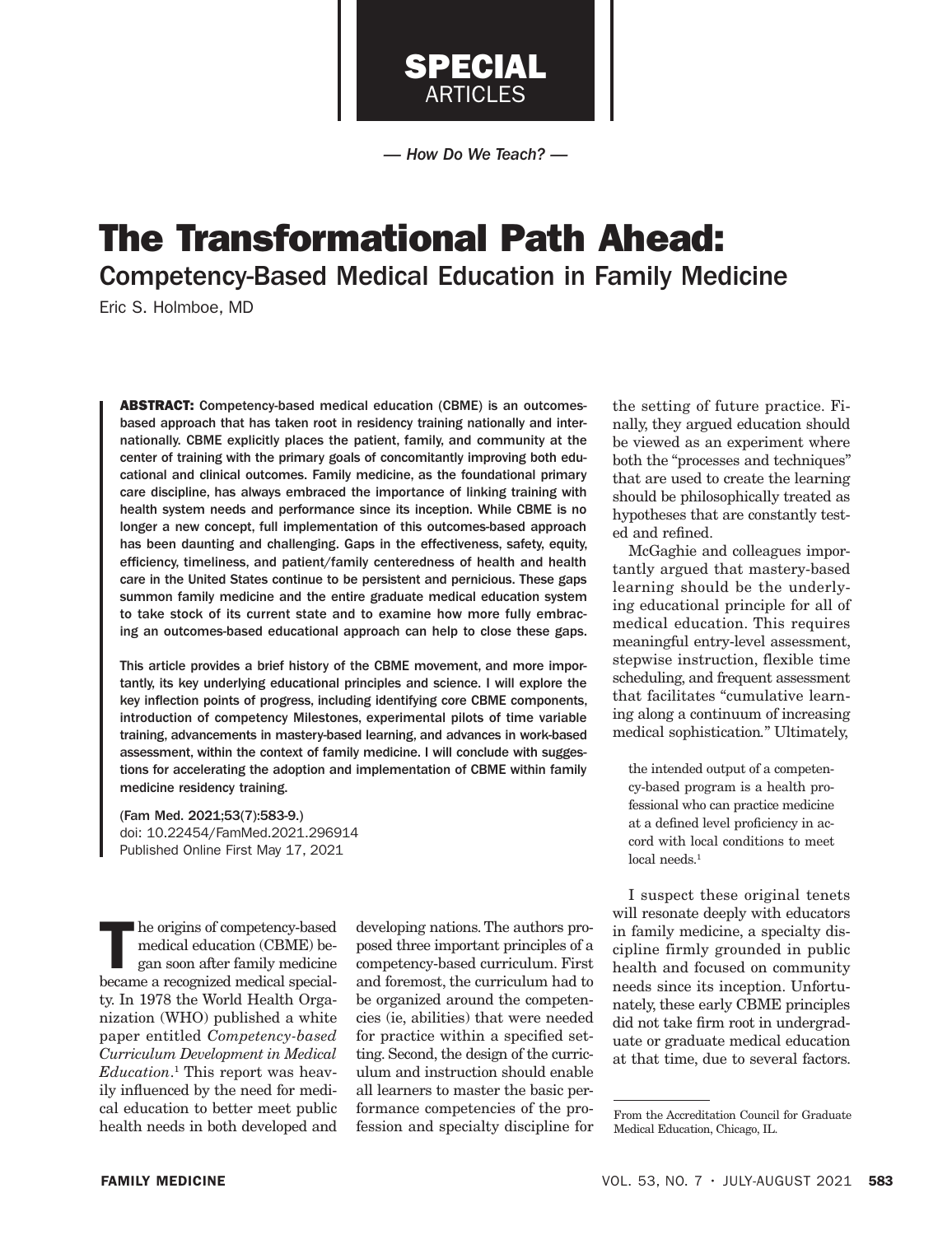One major factor was, and still is, inertia for change in medical education.2 Another is the continued misalignment between appropriate service and educational needs. Health care is a service profession, but learners should be performing services best aligned with their professional development needs and patient care.3 Finally, high-quality assessments, especially work-based assessments, were quite limited in 1978, and impeded progress in assessing competencies beyond medical knowledge.

The next catalyst for educational change in the United States began in the late 1980s with growing concerns around the quality and safety of health care. This concern culminated in two Institute of Medicine (IOM, now the National Academy of Medicine) reports, *To Err is Human* (2000) and *Crossing the Quality Chasm* (2001).4,5 The *To Err is Human* report estimated that 98,000 Americans died each year from medical errors; a sobering number a more recent study concluded was probably substantially higher.6 Mc-Glynn and colleagues in their landmark study found that Americans were, on average, only receiving 54% of recommended clinical care practices.7 Recognition of health care quality and safety problems helped rekindle interest in outcomes-based medical education in several countries, including the United States. In 1999, a joint Accreditation Council for Graduate Medical Education (ACGME) and American Board of Medical Specialties effort led by Dr Paul Batalden produced the general competency framework.8 In July 2001, the ACGME launched the Outcome Project to guide the transformation of graduate medical education (GME) using the six new general competency domains to support implementation of an outcomesbased medical education system.8

A major goal of the Outcome Project was to move away from an overreliance on proxies such as amount of time spent training, completion of a required number of curricular

rotations based on medical content and settings, and high-stakes examinations. Yet the predominant model of GME still relies substantially on "dwell time" as a proxy for competence. David Hodges, MD, PhD, used the metaphor of leaving a tea-bag in just long enough until a masterful cup of tea is produced.9 This timebased model erroneously assumes everyone learns at the same pace, in the same way, and ends up at the same place. No one argues that a certain amount of experience and time is essential to produce a proficient family physician prepared to meet community needs, as envisioned by the WHO report over 40 years ago. However, not enough attention has been focused on how time and experience is used to support successful educational outcomes.

Competency-based medical education (CBME) has taken root as an approach because it places the patient, family, and community more explicitly at the center of training with a primary goal of increasing the effectiveness of the medical education system.10 CBME recognizes the intimate relationship between clinical and educational outcomes, and calls for greater accountability of the medical education system. Specifically, summative entrustment decisions must be grounded in a robust competency-based curriculum and valid assessment. The six aims from the original Institute of Medicine report apply equally to medical education and undergird CBME: training should be patient-centered, safe, effective, equitable, timely, and efficient.<sup>5</sup> CBME is best viewed as a complex intervention with multiple interacting and interdependent components, a long journey that began over 20 years ago and will continue into the foreseeable future.

## Early Stumbles and Inflection Points of Progress

Early experience with implementation of the Outcome Project was arduous as programs struggled to make sense of the competencies, incorporate them into new curricula,

and institute new assessment approaches. It was, and continues to be, difficult to move away from a heavy reliance on a rotational curricular model for specialties like family medicine. Complicating the shift to CBME has been the ongoing intense changes in health care delivery since 2001, and medical education across the continuum has struggled to keep pace and appropriately adjust.11 However, the last 10 years has seen some meaningful progress on multiple fronts, including promising experiments in CBME. Key inflection points of progress include:

- Refinement of the definition and components of CBME;
- Introduction of Milestones;
- Experimental pilots of time-variable training;
- Advancement of mastery-based learning models; and
- Advances in assessment.

Let's briefly review each of these in the context of family medicine as it grapples with its future.

# *Refinement of the Definition and Components of CBME*

In 2010, an international group of medical educators updated and refined the definition of CBME:

an approach to preparing physicians for practice that is fundamentally oriented to graduate outcome abilities and organized around competencies derived from an analysis of societal and patient needs. It de-emphasizes time-based training and promises greater accountability, flexibility and learnercenteredness.12

More recently, van Melle et al performed a robust literature review followed by an international Delphi process to define and delineate the core components of CBME, providing additional guidance for developing CBME programs (Table 1).13

There are several important observations about the core components framework. First, CBME is grounded in a rich amalgam of multiple pedagogical theories and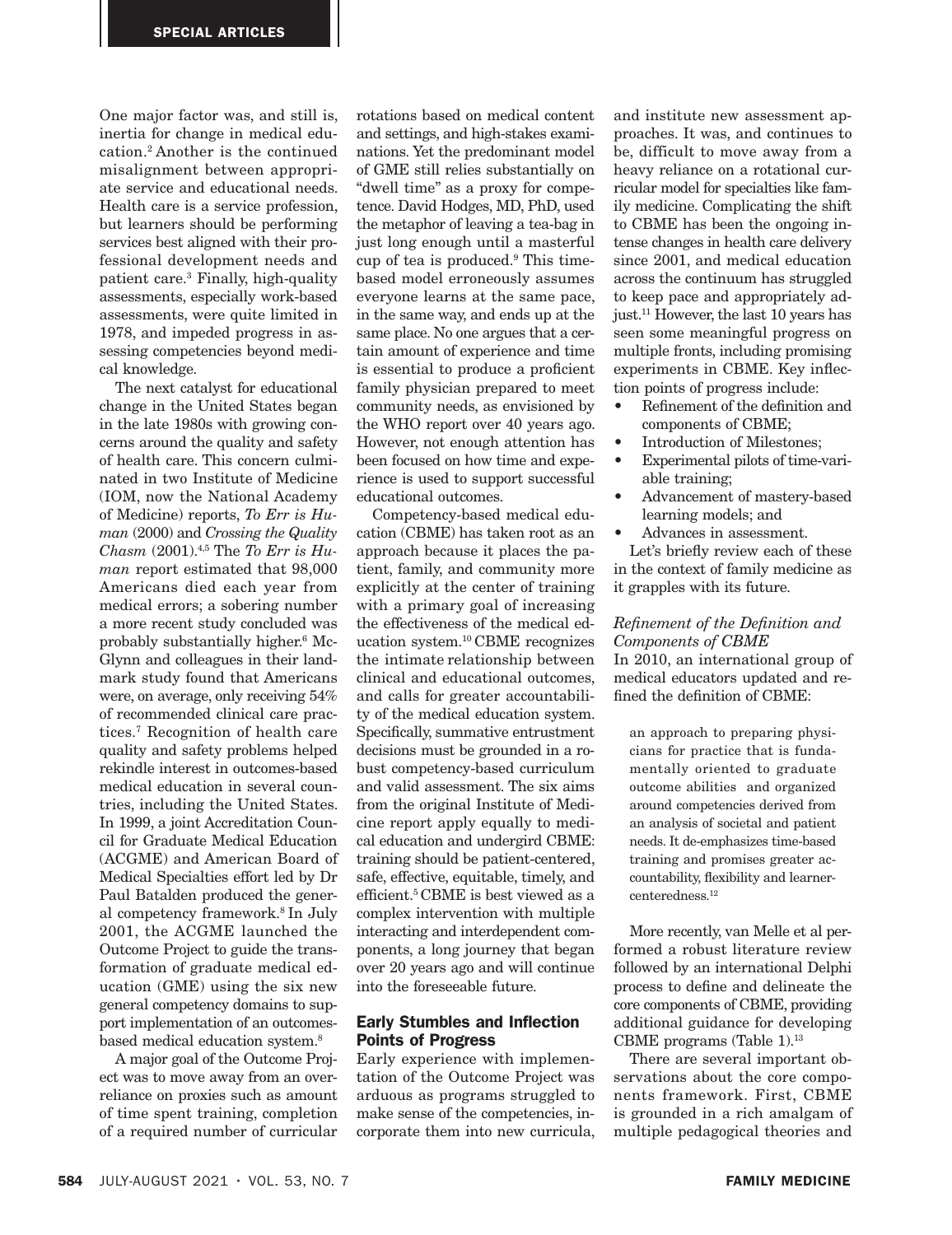| <b>Component</b>                                            | <b>Description</b>                                                                                                                                                                                                                                                                                                                                                                                                                                                                                                                          |  |  |  |
|-------------------------------------------------------------|---------------------------------------------------------------------------------------------------------------------------------------------------------------------------------------------------------------------------------------------------------------------------------------------------------------------------------------------------------------------------------------------------------------------------------------------------------------------------------------------------------------------------------------------|--|--|--|
| An outcomes-based<br>competency framework                   | Desired outcomes of training are identified based on societal needs.<br>$\bullet$<br>Outcomes are paramount so that the graduate functions as an effective health<br>professional.                                                                                                                                                                                                                                                                                                                                                          |  |  |  |
| Progressive sequencing of<br>competencies                   | • In CBME, competencies and their developmental markers must be explicitly sequenced<br>to support learner progression from novice to master clinician.<br>Sequencing must consider that some competencies form building blocks for the<br>$\bullet$<br>development of further competence.<br>• Progression is not always a smooth, predictable curve.                                                                                                                                                                                      |  |  |  |
| Learning experiences<br>tailored to competencies<br>in CBME | Time is a resource, not a driver or criterion.<br>Learning experiences should be sequenced in a way that supports the progression of<br>$\bullet$<br>competence.<br>There must be flexibility to accommodate variation in individual learner progression.<br>Learning experiences should resemble the practice environment.<br>$\bullet$<br>Learning experiences should be carefully selected to enable acquisition of one or many<br>abilities.<br>Most learning experiences should be tied to an essential graduate ability.<br>$\bullet$ |  |  |  |
| Teaching tailored<br>to competencies                        | Clinical teaching emphasizes learning through experience and application, not just<br>$\bullet$<br>knowledge acquisition.<br>Teachers use coaching techniques to diagnose a learner in clinical situations and give<br>$\bullet$<br>actionable feedback.<br>Teaching is responsive to individual learner needs.<br>Learners are actively engaged in determining their learning needs.<br>Teachers and learners coproduce learning.                                                                                                          |  |  |  |
| Programmatic assessment<br>(ie, program of assessment)      | There are multiple points and methods for data collection.<br>$\bullet$<br>Methods for data collection match the quality of the competency being assessed.<br>Emphasis is on workplace-based assessment.<br>Emphasis is on providing personalized, timely, meaningful feedback.<br>Progression is based on entrustment.<br>There is a robust system for decision-making.<br>$\bullet$<br>Good assessment requires attention to issues of implicit and explicit bias that can<br>$\bullet$<br>adversely affect the assessment process.       |  |  |  |

|  |  | Table 1: Van Melle Framework for Competency-Based Medical Education <sup>1</sup> |  |  |
|--|--|----------------------------------------------------------------------------------|--|--|
|--|--|----------------------------------------------------------------------------------|--|--|

1 Van Melle E, Frank JR, Holmboe ES, Dagnone D, Stockley D, Sherbino J; International Competency-based Medical Education Collaborators. A core components framework for evaluating implementation of competency-based medical education programs. Acad Med. 2019;94(7):1002-1009.

Abbreviation: CBME, competency-based medical education.

approaches. While we unquestionably need more research, innovation, and experimentation, CBME is an evidence-informed approach utilizing lessons from multiple research disciplines and fields.<sup>13</sup> Second, the core components do not represent the totality of a GME program. Neither the six general competencies nor the five core components were designed to represent all the complexity of a discipline. There is still a deep need for the experience, wisdom, and expertise of local health care faculty. CBME should always be philosophically viewed using a "bothand" lens that combines meaningful standardization where appropriate, and the flexibility and adaptability needed.14 Family medicine may be

unique in this regard given the heterogenous geographic regions and scope of practice where training programs are located. Family medicine programs will need to find the right balance between appropriate standardization of content and experience and the need to meet variable local and regional health care needs. Third, these components strongly argue residency programs should treat time as a resource and not as an intervention. Experience is essential, but it must be the right type of experience combined with programmatic assessment, feedback, and coaching.15,16

Coaching is being increasingly embraced as a core educational activity and is essential to CBME. Deiorio and colleagues define an academic coach as:

a person assigned to facilitate learners achieving their fullest potential. Coaches work with learners by evaluating performance via review of objective assessments, assisting the learner to identify needs and create a plan to achieve these, and helping the learner to be accountable. Coaches help learners improve their own self-monitoring, while modeling the idea that coaching will likely benefit them throughout their career.<sup>17</sup>

In contrast to a coach, a mentor is usually a senior faculty member who serves more as guide in the learner's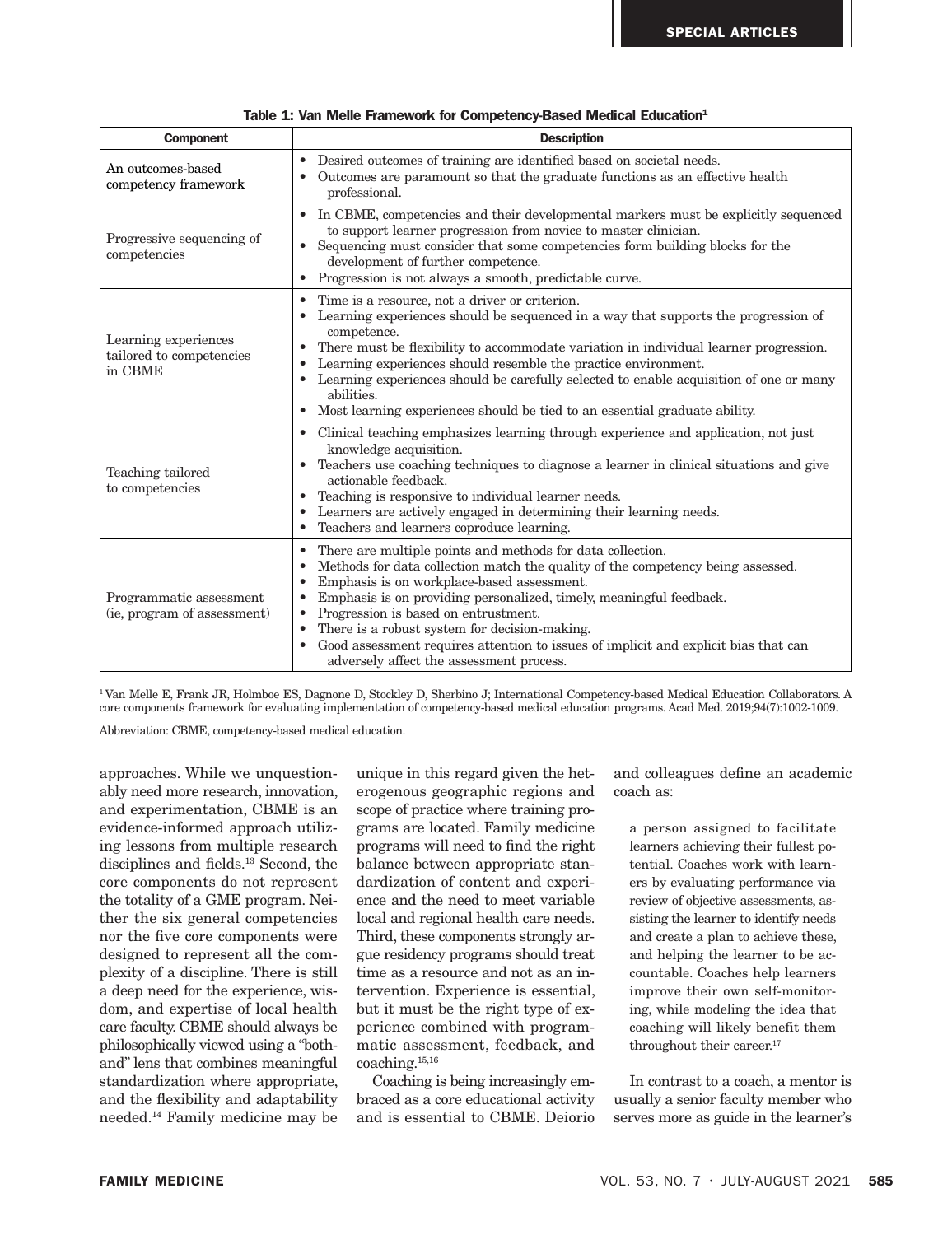career choices and development. Advisers within training programs are typically assigned to residents to provide basic oversight, advice, advocacy, and guidance to the learner.<sup>17</sup>

Finally, residency is an intensely developmental period, a fact only implicitly acknowledged in the past. This lack of explicit attention to learning trajectories and the stages of professional development may no longer be tenable. The leaders of the Outcome Project recognized this–the stage model of professional development heavily influenced the creation of the general competencies.8,18 The intense developmental nature of residency only serves to highlight the importance of van Melle's core components and the need for longitudinal feedback and coaching.13 However, teaching, feedback, and coaching cannot be fully effective without shared mental representations of the general competencies.16

## *Introduction of the Milestones*

Lack of a shared understanding of the competencies, especially the newer competencies of systems-based practice (SBP) and practice-based learning and improvement (PBLI), hampered early implementation efforts. After a series of pilot projects, the Milestones were formally implemented as part of accreditation for seven specialties in 2013 and for family medicine in 2014.19,20 In 2020, family medicine became part of an early group of core specialties to begin using Milestones version 2.0.21 The goal of the Milestones is to create developmental language (ie, narratives) that can support shared understanding of the core competencies in family medicine among faculty and residents. Milestones are specifically designed to be used as a formative, lower-stakes tool. This enables ongoing refinement and revision to meet the needs of the specialty. Family medicine has been one of the pioneers in early validity work, and a recent qualitative study in family medicine and three other specialties has found that implementation of Milestones is also a developmental, iterative, and continuous improvement process.<sup>22,23</sup> Milestones should be viewed as a bridge to help implement outcomes-based education based on a competency framework, and can help to continually define and refine the core abilities of the specialty in alignment with ongoing changes in the health care delivery system.

### *Experimental Pilots*

While there is a legitimate chorus of CBME criticism asking important questions,24 several important pilot projects have demonstrated implementation of time-variable CBME is possible. The University of Toronto Orthopedic residency, leveraging a mastery-based, deliberate practice approach found residents could successfully graduate earlier than the standard 5-year program.25 More recently, the Educating Pediatricians Across the Continuum (EPAC) also found medical students enrolled in a CBME program could matriculate earlier into residency at variable time points during the fourth year of medical school.26,27 The EPAC project particularly highlighted the importance of empowering medical students in their own learning and assessment and the need for longitudinal relationships with faculty, elements well-suited for family medicine training. Finally, Queens University in Canada implemented time-variable residency programs for all its specialties in 2017. While data gathering on the experience with this new residency design is ongoing, the Queens University team published their initial experience with early implementation, highlighting the iterative, developmental nature and the need for flexibility and adaptation along the journey.28 Finally, the Macy Foundation published the results of a summit highlighting the potential of time-variable training from both an effectiveness and efficiency perspective, noting training for some learners should be extended beyond traditional norms.29

## *Advancement of Mastery-Based Learning*

The need for mastery-based learning was recognized in the original 1978 WHO report, but applying this educational approach has proven challenging.1 As noted above, it was a central tenet in the Toronto Orthopedics pilot.25 Substantial research has accumulated since the WHO report demonstrating the power of mastery-based learning and assessment to better prepare physicians and provide patients with higher quality and safer care.30 Masterybased learning requires a move away from the "see one, do one, teach one" mindset and arbitrary volumetrics around experience that lack supporting evidence. Mastery-based learning requires the learner do as much practice and assessment as required to meet a mastery standard of performance, including competencies beyond procedural skills.31 Medical interviewing, physical examination, and shared decision-making with patients are the *core* procedures of family medicine. Family medicine will need to shift from its traditional number metrics approach and adopt more mastery-based learning and assessment across multiple competencies.32 This is not to say volume of experience does not matter, but rather whatever volume of experience is required of the individual resident should be deliberately planned and delivered. This can be a daunting challenge for a field as broad and simultaneously deep as family medicine. The question for family medicine is what are the consequences of not moving in this direction, given the potentially negative implications for patients and communities as evidence accrues on the effectiveness of mastery-based approaches in generating better outcomes.

### *Advances in Assessment*

CBME requires a robust, multifaceted program of assessment, often referred to as programmatic assessment, and is one of the five core components (Table 1).<sup>12,33</sup> While traditional assessments such as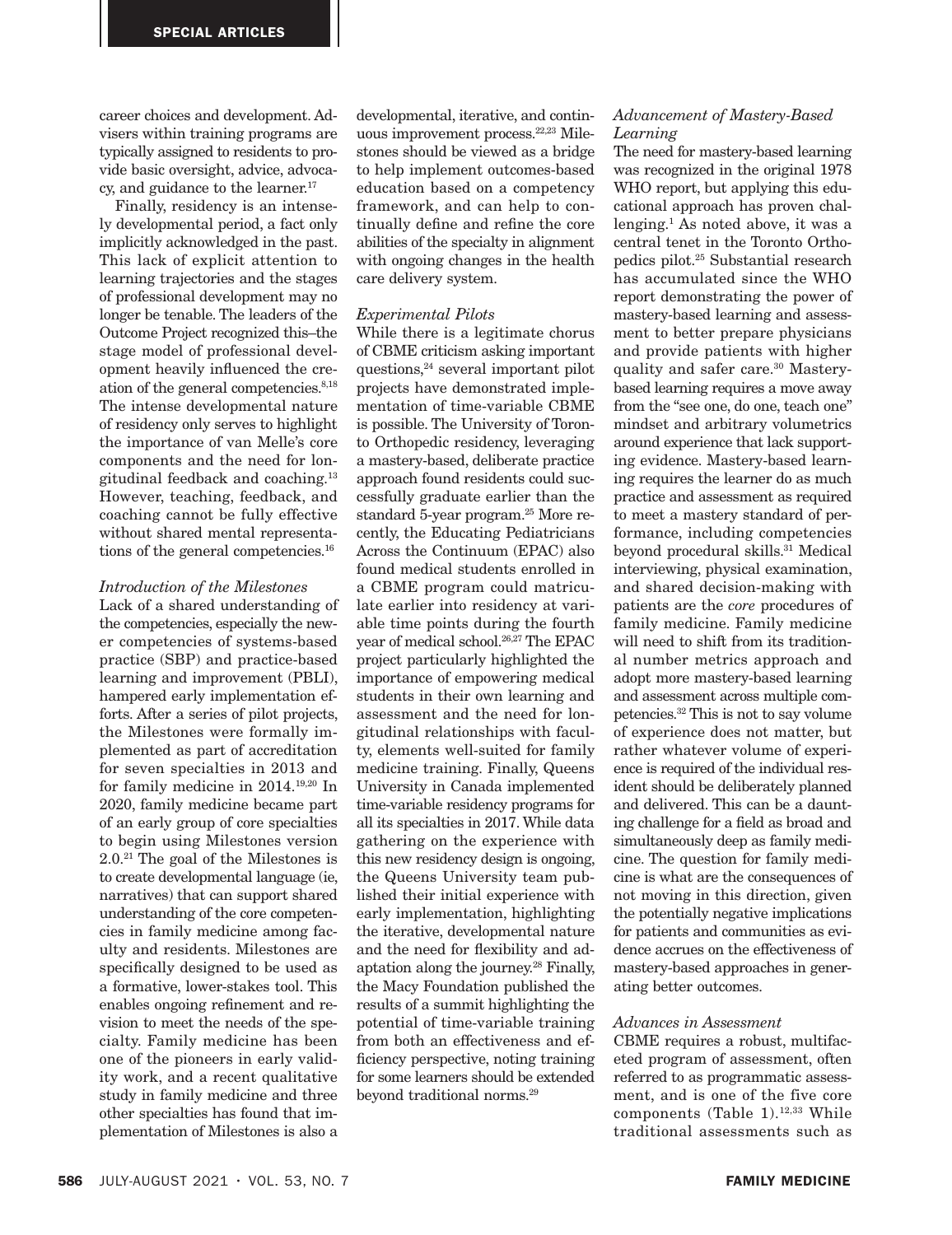knowledge examinations will remain an important part of programmatic assessment, family medicine will need to find the right combination of assessments to support the professional development of its residents and make summative entrustment decisions on behalf of the public.34 Better assessment approaches for the competencies of professionalism, practice-based learning and improvement, and systems-based practice are especially urgent.

This combination will need to increasingly include simulation (especially for procedural and communication competencies performed by family physicians), using masterybased standards, along with a combination of work-based assessments such as direct observation, multisource feedback, patient experience surveys, quality and safety measures, and assessment of clinical reasoning "in vivo." While much work remains to be done, an increasing number of tools and research have been developed and studied since the launch of the Outcome Project.<sup>8</sup>

Programs of assessment must also transition to a developmental, longitudinal mindset. Learning trajectories differ among residents, a fact acknowledged in the 1978 WHO report. Competency Milestones provide narratives that can serve as the core developmental assessment rubric that should guide the appropriate choice of assessment methods. Entrustable professional activities (EPAs) are another developmental assessment framework that can integrate needed physician abilities (aka competencies) in more holistic activities, such as care of patients with chronic disease, pregnancy, and so forth.35 Competency Milestones and EPAs are complementary and can help in the design of effective assessment programs.

Another important change in assessment was the introduction of clinical competency committees (CCCs) concomitantly with the Milestones. Group process, when done well, leads to better judgment, more robust feedback to residents, and ultimately better entrustment decisions. Effective CCCs synthesize assessment data to make valid developmental judgments that support learner development, help identify struggling learners earlier, and activate learners to coproduce their learning.37,38

Finally, the role of the resident in the assessment program requires rethinking. Residents must become active agents in the assessment process through coproduction.38,39 Coproduction in medical education can be defined as

making better use of each other's assets, resources and contributions to achieve better [educational and clinical] outcomes or improve efficiency.

Coproduction involves the interdependent work of learners, faculty, other health professionals, and patients that is intentionally and deliberately designed to contribute to the desired educational outcomes of learners and the desired health of individuals and populations.<sup>38</sup> For too long assessment has been something GME programs do *to* residents instead of *with* them. Residents should be routinely seeking and performing assessments along with assessments completed by others. For example, residents should be empowered to ask to be directly observed with patients and engage in auditing their own medical records using quality and safety measures.39 They should, through coaching and conversation, review and synthesize their assessment data to create individualized learning plans.17,37 This is a major shift for residencies, but will be necessary to not only help ensure family medicine residency graduates are ready for unsupervised practice, but also prepare graduates for ongoing learning and growth toward expertise and mastery.

## **Conclusions**

Residency training in family medicine, along with its partner specialties, has been on a 20-year journey to an outcomes-based educational model. The time has come to accelerate the pace of transformational change. This will not be easy, but family medicine can build on its leadership and rich traditions in developing training experiences in the ambulatory setting, incorporating behavioral health into training and patient care, and advancing the skills of practice management, to name just a few.40-42 Competencies are simply a vehicle, or framework, for defining the educational outcomes essential for effective clinical practice. Love them or hate them, the general competencies have forced all of us to attend to abilities beyond medical knowledge and patient care, such as interprofessional teamwork, quality improvement and patient safety, care coordination, and others. There is no question some of the newer competencies are harder to teach and assess, but that does not make them any less important. CBME is an approach to residency that incorporates a rich tapestry of pedagogical theories, approaches, and empiric research that remains a work-in-progress.

CBME should be continuously refined and informed by ongoing innovation and experimentation until the time a better model arises and can better meet the needs of patients and communities. Box 1 synthesizes some specific recommendations for family medicine to accelerate its shift to outcomes-based education. Ultimately, the GME community will need to demonstrate through rigorous research that CBME can produce both better educational and clinical care outcomes. Given its history, I have little doubt family medicine will be one of the leaders in this ongoing journey of transformation.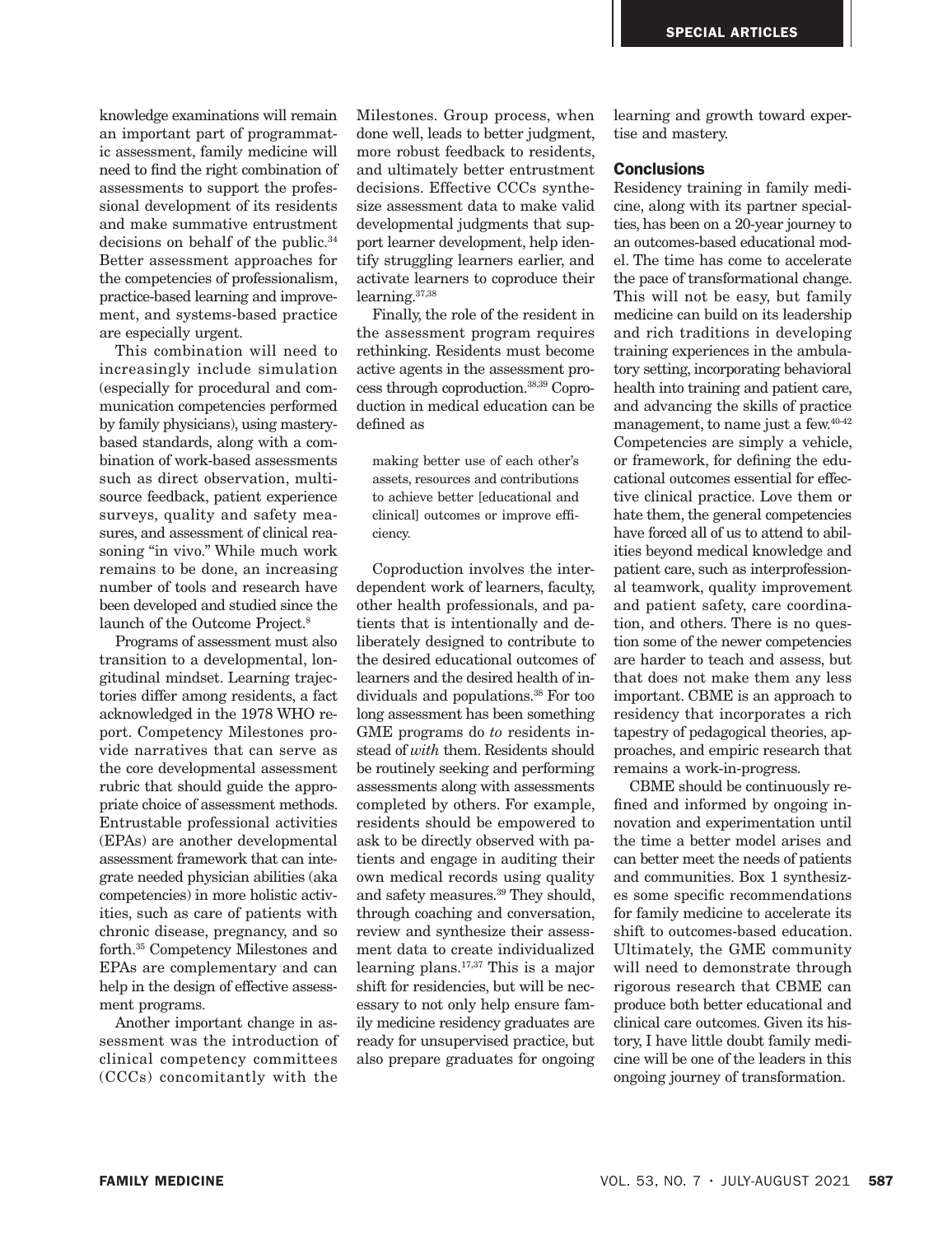#### Box 1: Suggestions to Advance CBME in Family Medicine

- 1. Using the core components framework,13 delineate the key curricular and programmatic assessment activities needed nationally in family medicine.
- 2. Support and advance multiinstitutional CBME pilots in family medicine building on past experience and success.<sup>42</sup>
- 3. Examine and research current assumptions about practice volumes using a developmental- and mastery-based mindset.
- 4. Implement mastery-based learning approaches in core clinical skills.<sup>2,30</sup>
- 5. Embrace coproduction as a strategy and educational tool to advance CBME.38
- 6. Work collaboratively within family medicine and with other disciplines to develop and implement new assessment approaches in professionalism, practice-based learning and improvement, and systems-based practice.34,43
- 7. Create a family medicine-specific blueprint for programmatic assessment all residency programs can leverage to improve assessment practices.
- 8. Invest in the faculty training necessary to improve faculty's own abilities in key clinical competences, feedback, and coaching.10,17,34,43

Abbreviation: CBME, competency-based medical education.

DISCLOSURE: The author receives royalties from Elsevier for the textbook *Practical Guide to the Evaluation of Clinical Competence, 2nd Edition*.

CORRESPONDENCE: Address correspondence to Dr Eric S. Holmboe, Chief Research, Milestones Development and Evaluation Officer, Accreditation Council for Graduate Medical Education, 401 North Michigan Avenue, Chicago, IL 60611. 312-755-7034. eholmboe@acgme.org.

#### References

- 1. McGaghie WC, Miller GE, Sajid AW, Telder TV. Competency-based curriculum development in medical education. Public Health Paper No. 68. Geneva, Switzerland: World Health Organization; 1978.
- 2. McGaghie WC, Barsuk JH, Wayne DB. Clinical Education: origins and Outcomes. In: Mc-Gaghie WC, Barsuk JH, Wayne DB, eds. Comprehensive Healthcare Simulation: Mastery Learning in Health Professions Education. Cham, Switzerland: Springer Nature; 2020. doi:10.1007/978-3-030-34811-3\_1
- 3. Holmboe ES, Batalden P. Achieving the desired transformation: thoughts on next steps for outcomes-based medical education. Acad Med. 2015;90(9):1215-1223. doi:10.1097/ ACM.0000000000000779
- 4. Kohn LT, Corrigan J, Donaldson MS. To Err Is Human: Building a Safer Health System. Washington, DC: National Academy Press; 2000.
- 5. Institute of Medicine, Committee on Quality of Health Care in America. Crossing the quality chasms: a new health system for the 21st century. Washington: National Academy Press; 2001.
- 6. James JT. A new, evidence-based estimate of patient harms associated with hospital care. J Patient Saf. 2013;9(3):122-128. doi:10.1097/ PTS.0b013e3182948a69
- 7. McGlynn EA, Asch SM, Adams J, Keesey J, Hicks J, DeCristofaro A, Kerr EA. The quality of health care delivered to adults in the United States. 2003; 348(26): 2635-45. doi:10.1056/ NEJMsa022615
- 8. Batalden P, Leach D, Swing S, Dreyfus H, Dreyfus S. General competencies and accreditation in graduate medical education. Health Aff (Millwood). 2002;21(5):103-111. doi:10.1377/ hlthaff.21.5.103
- 9. Hodges BD. A tea-steeping or i-Doc model for medical education? Acad Med. 2010;85(9)(suppl):S34-S44. doi:10.1097/ ACM.0b013e3181f12f32
- 10. Wong BM, Holmboe ES. Transforming academic faculty to better align educational and clinical outcomes. Acad Med. 2016;91(4):473- 479. doi:10.1097/ACM.0000000000001035
- 11. Thibault GE. The future of health professions education: emerging trends in the United States. FASEB Bioadv. 2020;2(12):685-694. doi:10.1096/fba.2020-00061
- 12. Frank JR, Snell LS, Cate OT, et al. Competency-based medical education: theory to practice. Med Teach. 2010;32(8):638-645. doi:10.3109/01 42159X.2010.501190
- 13. Van Melle E, Frank JR, Holmboe ES, Dagnone D, Stockley D, Sherbino J; International Competency-based Medical Education Collaborators. A core components framework for evaluating implementation of competencybased medical education programs. Acad Med. 2019;94(7):1002-1009. doi:10.1097/ ACM.0000000000002743
- 14. Govaerts MJB, van der Vleuten CPM, Holmboe ES. Managing tensions in assessment: moving beyond either-or thinking. Med Educ. 2019;53(1):64-75. doi:10.1111/medu.13656
- 15. Ericsson KA. An expert-performance perspective of research on medical expertise: the study of clinical performance. Med Educ. 2007;41(12):1124-1130. doi:10.1111/j.1365- 2923.2007.02946.x
- 16. Ericsson KA, Pool R. Peak: secrets from the new science of expertise. Boston: Houghton Mifflin Harcourt; 2016.
- 17. Deiorio NM, Skye E, Sheu L. Introduction and definition of academic coaching. In: Coaching in Medical Education. A faculty Handbook. American Medical Association; 2017:chap 1.
- 18. Dreyfus HL, Dreyfus SE. Mind over machine: the power of human intuition and expertise in the era of the computer. New York: Free Press; 1986.
- 19. Green ML, Aagaard EM, Caverzagie KJ, et al. Charting the road to competence: developmental milestones for internal medicine residency training. J Grad Med Educ. 2009;1(1):5-20. doi:10.4300/01.01.0003
- 20. Nasca TJ, Philibert I, Brigham T, Flynn TC. The next GME accreditation system—rationale and benefits. N Engl J Med. 2012;366(11):1051- 1056. doi:10.1056/NEJMsr1200117
- 21. Accreditation Council for Graduate Medical Education. ACGME Family Medicine Milestones. https://www.acgme.org/Portals/0/ PDFs/Milestones/FamilyMedicineMilestones. pdf?ver=2020-09-01-150203-400. Revised October 2018. Accessed November 19, 2020.
- 22. Peabody MR, O'Neill TR, Peterson LE. Examining the Functioning and Reliability of the Family Medicine Milestones. J Grad Med Educ. 2017;9(1):46-53. doi:10.4300/JGME-D-16-00172.1
- 23. Yaghmour NA, Poulin LJ, Bernabeo EC, et al. Stages of milestones implementation: a template analysis of 16 programs across four specialties. J Grad Med Educ. In press.
- 24. Brydges R, Boyd VA, Tavares W, et al. Assumptions about competency-based medical education and the state of the underlying evidence: a critical narrative review. Acad Med. 2021;96(2):296-306.
- 25. Nousiainen MT, Caverzagie KJ, Ferguson PC, Frank JR, Collaborators ICBME; ICBME Collaborators. Implementing competency-based medical education: what changes in curricular structure and processes are needed? Med Teach. 2017;39(6):594-598. doi:10.1080/014215 9X.2017.1315077
- 26. Andrews JS, Bale JF Jr, Soep JB, et al; EPAC Study Group. Education in Pediatrics Across the Continuum (EPAC): First Steps Toward Realizing the Dream of Competency-Based Education. Acad Med. 2018;93(3):414-420. doi:10.1097/ACM.0000000000002020
- 27. Murray KE, Lane JL, Carraccio C, et al; Education in Pediatrics Across the Continuum (EPAC) Study Group. Crossing the gap: using competency-based assessment to determine whether learners are ready for the undergraduate-to-graduate transition. Acad Med. 2019;94(3):338-345. doi:10.1097/ ACM.0000000000002535